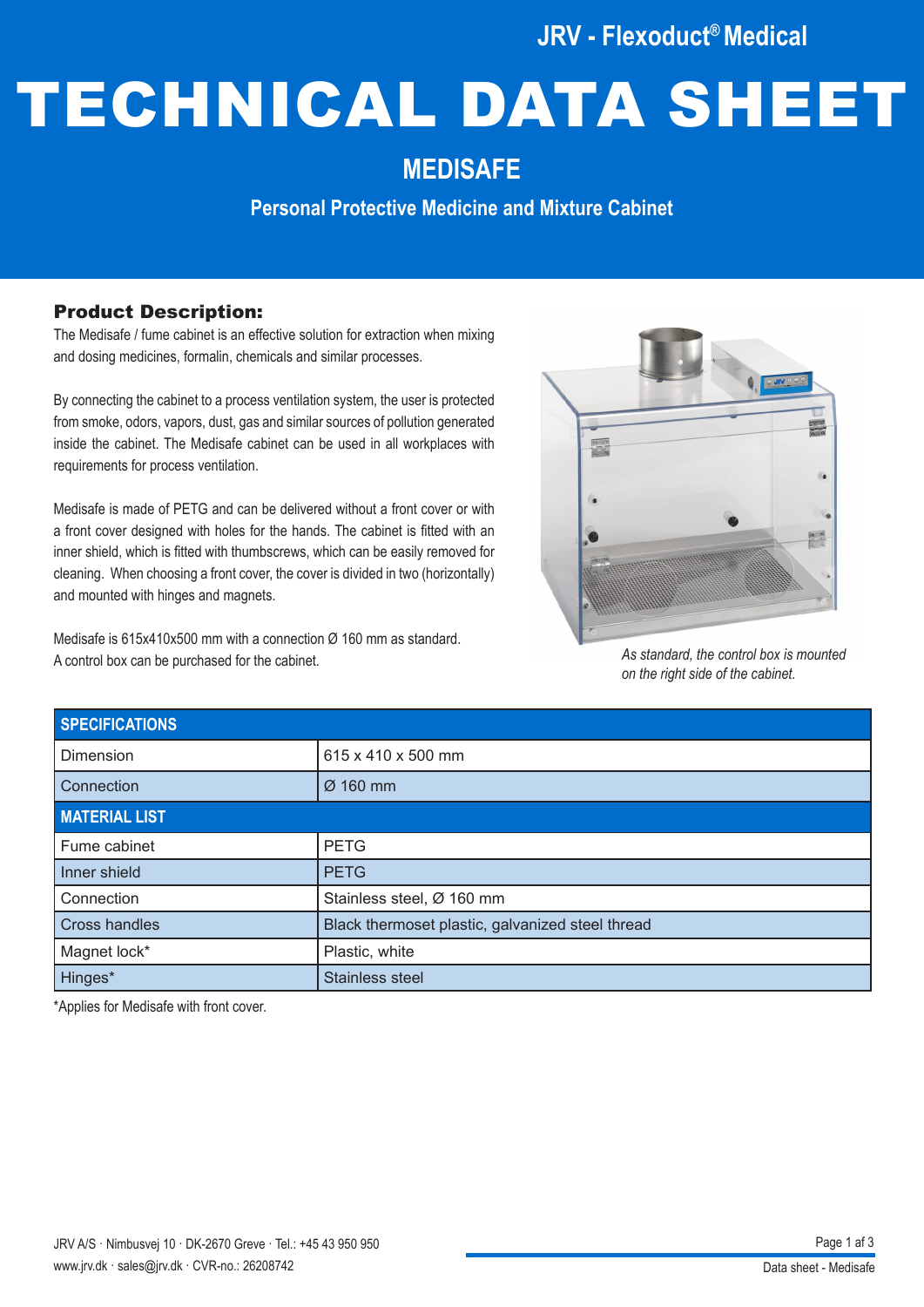

### Dimension

Medisafe